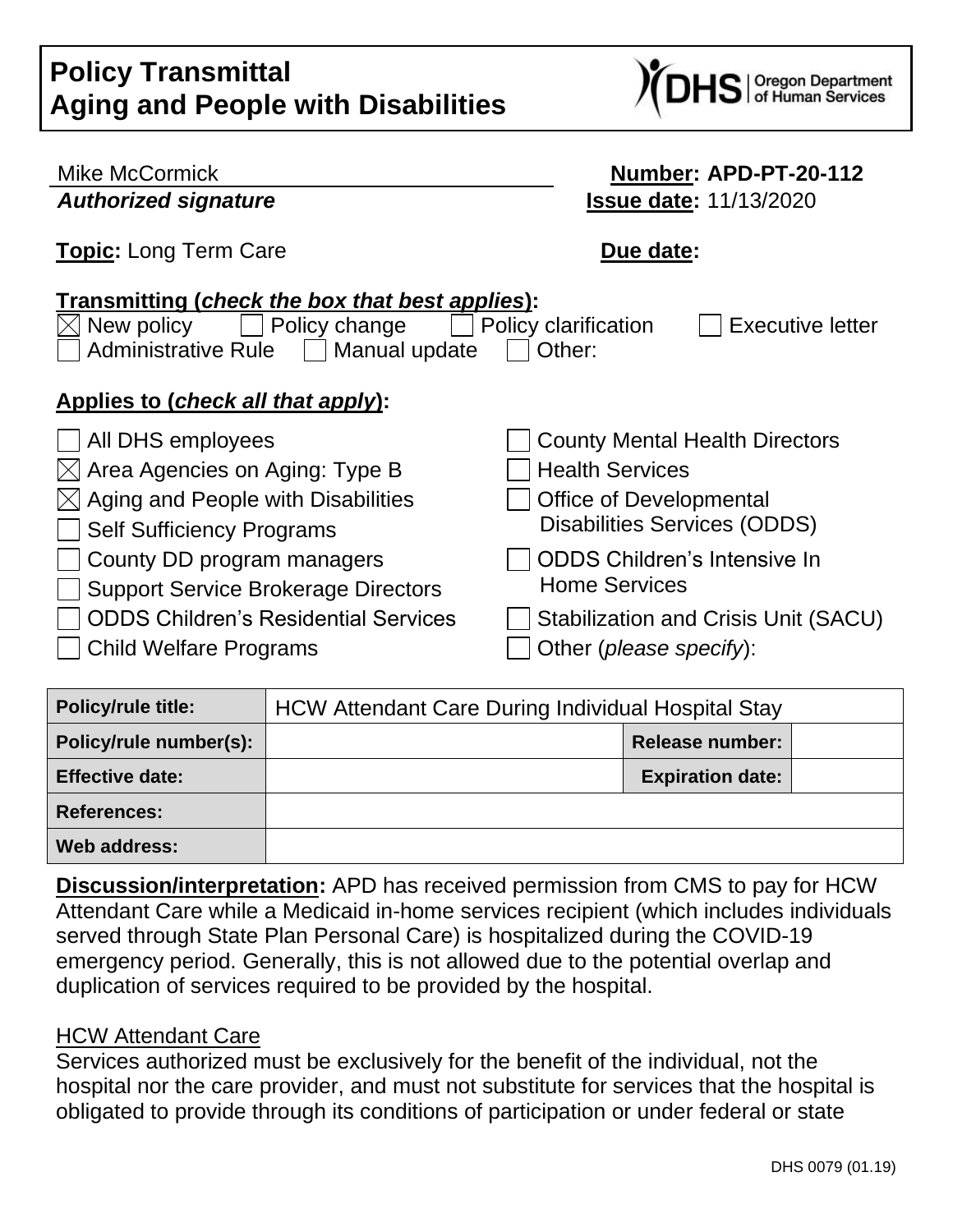laws.

# **Acceptable reasons to utilize HCW Attendant Care while an individual is hospitalized include the following:**

- Assist with communication
- Assist hospital staff in understanding the unique safety, personal care or comfort needs of the consumer
- Assist hospital staff in understanding unique approaches to cognitive and behavioral challenges
- Assist the hospital in understanding historical medical conditions that impact ADL and IADL needs
- Meet needs not met through the provision of hospital services that are identified in the individual's person-centered service plan
- Ensure smooth transitions between acute care settings and home and community-based settings
- Preserve the individual's functions
- Provide non-binding information regarding methods and preferences for care
- Participate in teaching or training that will be used post discharge
- Provide person-centered interpretation of complex medical terminology, procedures, and options in a manner the individual can understand.

Note: Due to trauma of hospitalization or a potentially changed condition, individuals may be less independent than currently assessed and temporarily needs Hospital Attendant Care. For example, a person assessed with no cognitive dependencies may benefit from Hospital Attendant Care based on any of the reasons described above.

HCW Attendant Care in a hospital setting must be authorized as a part of the service plan. This can occur during the assessment process or after receiving a request from the individual or the consumer-employer representative. The case manager may approve the request retroactively if the request is submitted within 5 business days of admission. Requests received by providers or unpaid supports must be followed up by contacting the individual or their consumer-employer representative.

Case Managers may authorize up to the current authorization for hours within the individual's plan, including any previously authorized exception hours. Daily hospital use shall not exceed the daily average of hours available for use during the pay period. For example, a person with 28 hours per pay period may have two hours a day in the hospital setting (28 hours per pay period divided by 14 days = 2 hours per day average for use in hospital setting).

The actual number of hours per day authorized for the hospital setting should be the minimum to adequately meet the needs as determined by the Case Manager. Approvals are to be narrated in Oregon Access narration and include the maximum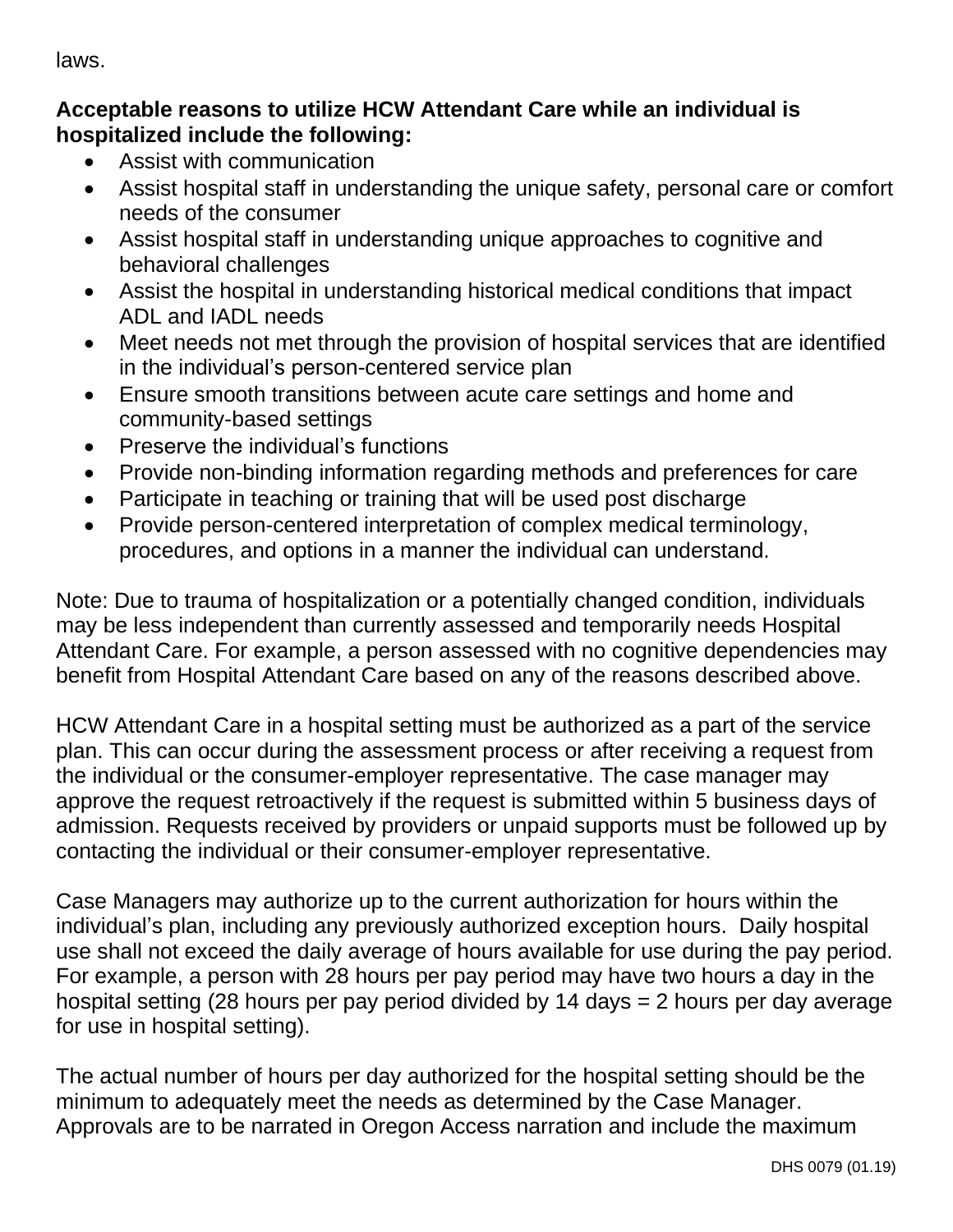hours authorized per day and the acceptable tasks that will be performed by the HCW.

An exception may be requested if the individual's care needs are such that the individual needs someone at the hospital for more hours than are currently authorized. The normal exception process should be followed. If the exception requires Central Office review, please indicate the need as urgent.

# **Case Managers may deny or partially deny HCW Attendant Care requests for the following reasons:**

- Hours requested were not prior-authorized;
- Hours requested are hospital responsibilities and duplicative;
- Individual can manage all tasks independently (i.e., no needs exist);
- HCW is violating hospital protocols or hospital care plan;
- Identified tasks are not at the hospital setting;
- HCW presence as determined by the attending physician is interfering with recovery; and
- Natural supports are willing and able to perform this function.

The decision to deny or partially deny HCW Attendant Care is not hearable, but is subject to an Administrative Review, outlined below.

### Administrative Review Process

If a Case Manager denies or partially denies a request for HCW Attendant Care, they must notify the consumer verbally and in writing, including the reason(s) for denial from the list above, and provide 14 calendar days to provide additional information and request an administrative review. If a request for administrative review is received, the request should be forwarded within three business days to the SPD exceptions email box for Central Office review. Central Office will review the request and decide, in writing, within 14 calendar days of the day the request is received by Central Office. The Central Office decision is considered final.

#### Monitoring/approvals exceeding 30 days

Hospital plans are to be monitored weekly and adjusted as needed. Hospital stays over 30 days require Central Office approval through an email request to the SPD exceptions email box. The email should include a description of the hours, plan, and tasks proposed and how the plan has benefited and will benefit the consumer. Requests for extensions beyond 30 days should be made five working days before the 30<sup>th</sup> day in order to get prior authorization.